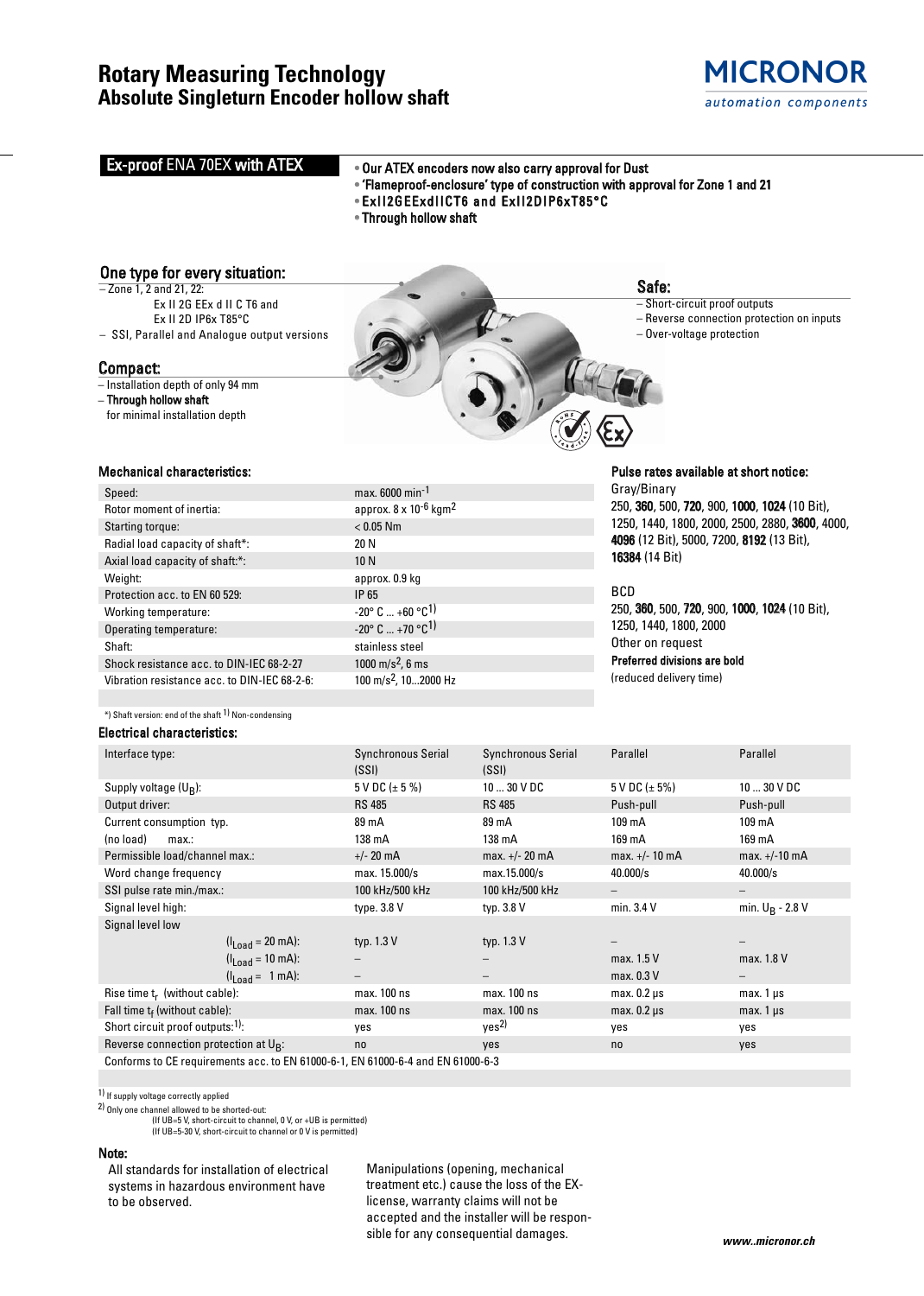# **Ex-proof ENA 70EX with ATEX**

### **Electrical characteristics, current interface 4 ... 20 mA:**

| <b>Sensor part</b>        |               |               |
|---------------------------|---------------|---------------|
| Interface type:           | $420$ mA      | $420$ mA      |
| Supply voltage $(U_R)$ :  | $1030$ V DC   | 5VDC          |
| Current consumption typ.: | 70 mA         | 70 mA         |
| (no load)<br>max:         | 84 mA         | 84 mA         |
| Word change frequency     | max. 15.000/s | max. 15.000/s |

| <b>Current loop</b>                                |                   |                    |  |  |  |  |  |
|----------------------------------------------------|-------------------|--------------------|--|--|--|--|--|
| Supply voltage:                                    | $1030$ V DC       | $1030$ V DC        |  |  |  |  |  |
| Analogue signal                                    | $420$ mA          | $420$ mA           |  |  |  |  |  |
| Max. input resistance of the                       |                   |                    |  |  |  |  |  |
| input circuit:                                     | $200 \Omega$      | $200 \Omega$       |  |  |  |  |  |
| Measuring rage:                                    | 0360°             | 0360°              |  |  |  |  |  |
| Max. failure $(25 °C)$ :                           | $0.2^{\circ}$     | 0.2°               |  |  |  |  |  |
| Resolution                                         | 13 Bit            | 13 Bit             |  |  |  |  |  |
| Building up time:                                  | max. 2 ms         | max. 2 ms          |  |  |  |  |  |
| Temperature coefficient 0,1°/10 K                  | $0.1\degree/10$ K | $0.1^{\circ}/10$ K |  |  |  |  |  |
| Current if detector error:                         | $\leq$ 3 mA       | $\leq$ 3 mA        |  |  |  |  |  |
| Sensor and current loop are galvanically insulated |                   |                    |  |  |  |  |  |

Conforms to CE requirements acc. to EN 61000-6-1, EN 61000-6-4 and EN 61000-6-3

#### **Control inputs:**

Up/down input to switch the counting direction

By default, if glancing at the shaft side, absolute encoders deliver increasing code values when shaft rotates clockwise (cw). When the shaft rotates counter-clockwise (ccw), the output delivers accordingly decreasing code values. The same applies to models with current interfaces. If the shaft rotates clockwise, the output delivers increasing current values, and decreasing values when it rotates counter-clockwise.

As long as the Up/down input receives the corresponding signal (high), this feature is reversed. Clockwise rotation delivers

decreasing code/current values while counter-clockwise rotation delivers increasing code/current values.

The response time is: for 5 V DC supply voltage, 0.4 ms for 10 ... 30 V DC supply voltage, 2 ms.

#### SET input

This input is used to reset (to zero) the encoder. A control pulse (high) sent to this input allows storing the current position value as new zero position in the encoder.

For models equipped with a current interface, the analogue output (4..20 mA) will be set accordingly to the value 4 mA. Note :

Before activating the SET input after supplying the encoder with the supply voltage, a counting direction (cw or ccw) must be defined univocally on the Up/down input!

The response time is: for 5 V DC supply voltage, 0.4 ms

for 10 ... 30 V DC supply voltage, 2 ms.

### LATCH input

This input is used to "freeze" the current position value. The position value will be statically available on the parallel output as long as this input will remain active (high).

The response time is: for 5 V DC supply voltage, 140 us, for 10 ... 30 V DC supply voltage, 200 µs.

### Switching level of the control inputs:

| Supply voltage: | 5 VDC     | 10-30 V DC |
|-----------------|-----------|------------|
| low             | < 1.7 V   | $<$ 4.5 V  |
| high            | $>$ 3.4 V | > 8.7 V    |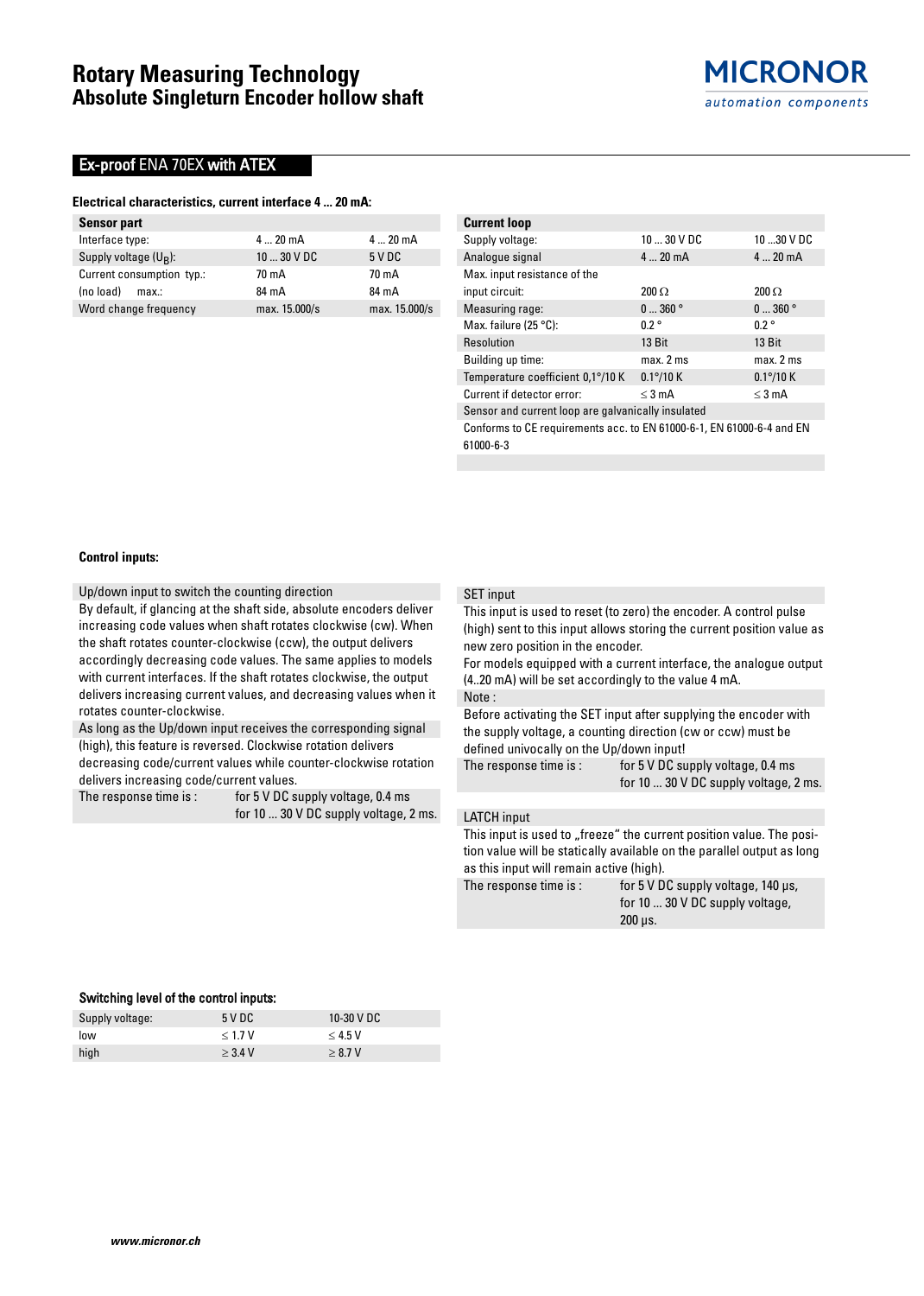

# **Ex-proof ENA 70EX with ATEX**

## Terminal assignment (SSI interface):

| Sig.: | 0V | $+UB$     | $+T$ | - 1 | $+D$ | -D        | <b>ST</b> | <b>VR</b> |    |    |    |           |    |
|-------|----|-----------|------|-----|------|-----------|-----------|-----------|----|----|----|-----------|----|
| Col.: | WH | <b>BN</b> | GN   | YE  | GY   | <b>PK</b> | BU        | <b>RD</b> | BK | VT | GY | <b>RD</b> | PH |
|       |    |           |      |     |      |           |           |           |    |    | PК | BU        |    |
|       |    |           |      |     |      |           |           |           |    |    |    |           |    |

T: Clock signal<br>D: Data signal

D: Data signal<br>ST: SET input. T SET input. The current position value is stored as new zero position.

VR: Up/down input. As long as this input is active, decreasing

code values are transmitted when shaft turning clockwise.

PH: Plug housing Insulate unused outputs before initial start-up.

### **Terminal assignment (Parallel interface, up to 14 bits and max. 2 options):**

| Sig.: | 0V | $+UB$     |    | $\sqrt{2}$<br>- | $\sqrt{2}$ | 4         | ს         | b         |    | 8  | a  | 10  | 11 | 10<br>14  | 13 | ST/       | VR/ | 14 | 青  |
|-------|----|-----------|----|-----------------|------------|-----------|-----------|-----------|----|----|----|-----|----|-----------|----|-----------|-----|----|----|
|       |    |           |    |                 |            |           |           |           |    |    |    |     |    |           |    | <b>VR</b> | LH  |    |    |
| Col.: | WH | <b>BN</b> | GN | YE              | GY         | <b>PK</b> | <b>BU</b> | <b>RD</b> | BK | VT | GY | -RD | WH | <b>BN</b> | WH | YE        | WH  | GY | PH |
|       |    |           |    |                 |            |           |           |           |    |    | PK | BU  | GN | GN        | YE | BN        | GY  | BN |    |

ST: SET input. The current position value is stored

as new zero position.

VR: Up/down input. As long as this input is active, decreasing code values are transmitted when shaft turning

clockwise. LH: LATCH input. High active. The current position

is "frozen". It is statically available at the parallel output.

PH: Plug housing Insulate unused outputs before initial start-up.

#### Terminal assignment (Current interface 4..20 mA):

| Sig.  | 0V        | $+UB$ | l I+ | ι- | <b>ST</b> | VR        |    |
|-------|-----------|-------|------|----|-----------|-----------|----|
| Col.: | <b>WH</b> | I BN  | l GN | YE | l GY      | <b>PK</b> | PH |
|       |           |       |      |    |           |           |    |

+I: Input of the current loop

-I: Output of the current loop<br>ST: SET input. The output curr

ST: SET input. The output current is set to 4 mA.<br>VR: Up/down input. As long as this input is active Up/down input. As long as this input is active, decreasing

current values are transmitted when shaft turning

clockwise.

PH: Plug housing Insulate unused outputs before initial start-up.

## Dimensions:

Synchronous bracket with hollow shaft ø12